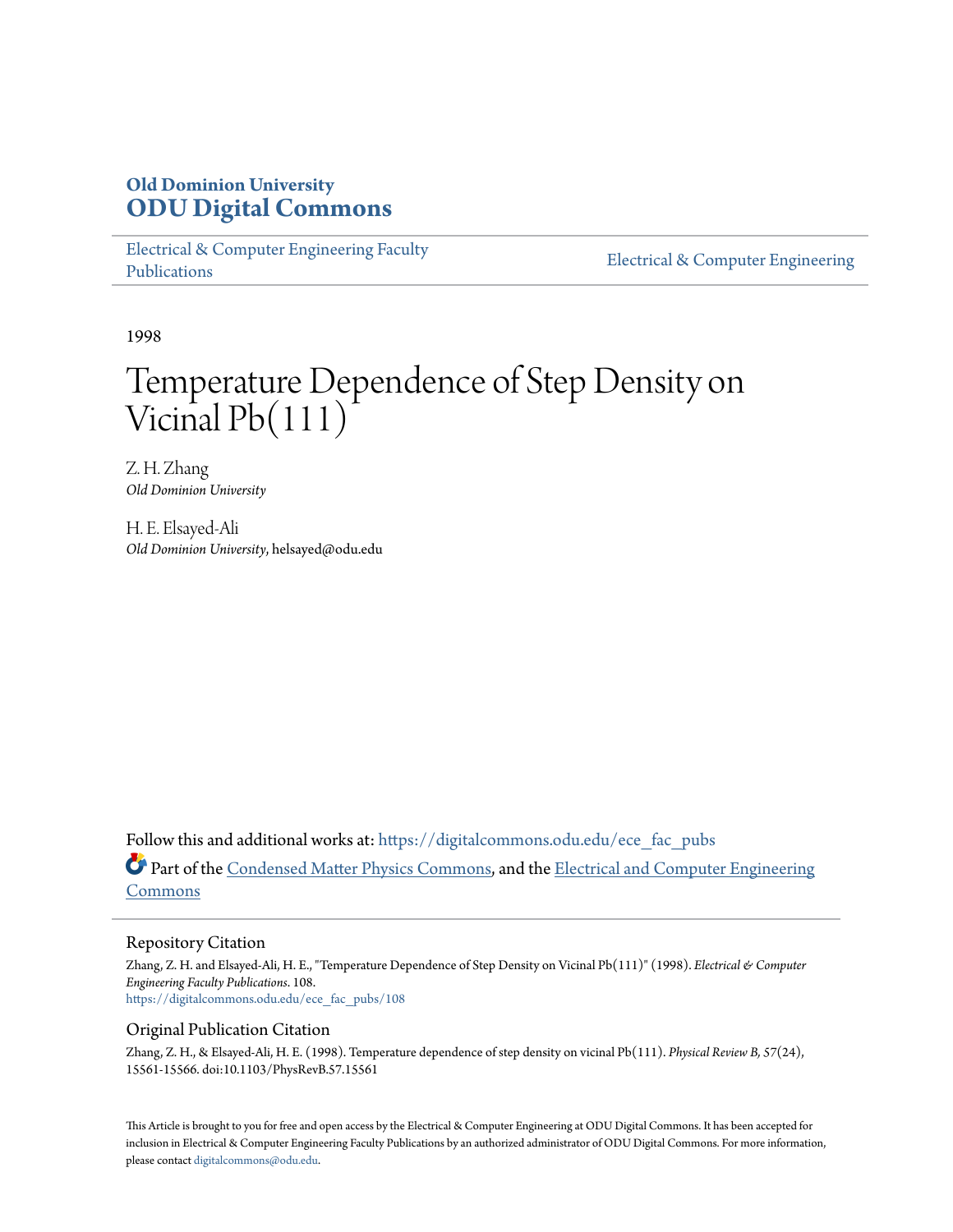## **Temperature dependence of step density on vicinal Pb** $(111)$

Z. H. Zhang and H. E. Elsayed-Ali\*

*Department of Electrical and Computer Engineering, Old Dominion University, Norfolk, Virginia 23529* (Received 9 August 1996; revised manuscript received 27 May 1997)

The temperature dependence of step density on the vicinal  $Pb(111)$  surface is investigated using reflection high-energy electron diffraction. When the temperature is increased from 323 to 590 K, the average terrace width and the average string length at the step edge decrease from  $85 \pm 25$  to  $37 \pm 16$  Å and from  $220 \pm 33$  to  $25\pm8$  Å, respectively. Thermal step collapse on the Pb(111) surface near its bulk melting temperature is not observed. Above  $530\pm7$  K, the change in the string length at the step edge with temperature becomes small, and the intensity of the (00) beam is significantly decreased. We conclude that partial step melting at the step edge occurs at the surface above  $530 \pm 7$  K.  $[$0163-1829(98)04824-3]$ 

### **I. INTRODUCTION**

It is energetically favorable for some surfaces to disorder at temperatures below the bulk melting point  $T_m$ .<sup>1</sup> This phenomenon is called surface disordering.<sup>2</sup> The general observed trend is that close-packed surfaces remain ordered up to  $T_m$ , while open surfaces undergo surface melting. While the top atomic layer of  $Pb(110)$  disorders at a temperature as low as 150 K below  $T_m$  and undergoes a surface melting transition at  $T_m$ –40 K, the Pb(111) surface remains ordered up to  $T_m = 600.7 \text{ K.}^{2,3}$  This was confirmed by mediumenergy ion scattering experiments on  $Pb(111)$  and its vicinal surfaces.<sup>3</sup> A cylindrically shaped Pb crystal, exposing many facets, was used to study the dependence of surface premelting on surface orientation. Above  $580$  K, the  $(332)$  and  $(112)$ surfaces rapidly disorder with a temperature increase. In contrast, the  $(111)$  surface remains ordered up to  $T_m$ –0.05 K. For lead microcrystallites bounded by  ${111}$  facets, which was grown on graphite, no premelting was observed using scanning electron microscopy (SEM). $4\frac{1}{2}$  For a single Pb{111} bounded microcrystallite, a bright ring surrounding the  $Pb{111}$  facet was observed above 580 K. This bright ring was also observed to shrink with temperature increase and disappears at  $T_m$ .<sup>4</sup> In another SEM study, Heyraud and Métois measured the surface free-energy anisotropy both above and below the surface melting temperature.<sup>5</sup> The measured surface energy anisotropy,  $\gamma_{(hkl)}/\gamma_{(111)}$ , which is the ratio of the free energies of the two faces, decreases as the temperature increases. However, without any surface phase transformation this anisotropy should increase with temperature, because entropy is positive.

In a recent theoretical study, Stewart predicted that, for  $Pb(111)$ , step melting at the edge occurs below the bulk melting point  $T_m$ , whereas the step terrace maintains order up to  $T_m$ .<sup>6</sup> Step melting refers to local melting at a step edge. This model offered an explanation for the results of Pavlovska, Faulian, and Bauer in which a ring was observed above 580 K in their SEM study. $4$  In Stewart's model, an isolated step edge on Pb $(111)$  melts locally above 548 K.<sup>6</sup> The key to step-edge melting is sufficient localization of energy, which means the energy at a step edge may be locally higher than other places at the surface. Energy localization at a step edge forces local melting. Therefore, step melting at the edge and the difference in secondary electron yield between the solid and the melt causes the observed ring at 580 K. The increase in the liquid thickness at the edge with temperature causes the ring to shrink. Near  $T_m$ , the liquid becomes thick and the ring disappears. On the other hand, Stewart's calculations show that vacancy or adatom melting can explain the anomalous behavior of the free-energy anisotropy observed by Heyraud and Métois where the freeenergy anisotropy decreases with temperature.<sup>5</sup> Vacancies and adatoms have a higher localization of energy than steps and are easier to premelt. Both the step and the vacancy melting models offer an explanation for the temperature dependence of  $Pb{111}$  microcrystallite shape change and the surface free-energy anisotropy observed in SEM studies. However, except for the experiments on  $Pb{111}$  microcrystallites on graphite, few experimental studies on  $Pb(111)$ have been carried out to test for step melting, as predicted in Stewart's calculations.

Using high-resolution low-energy electron diffraction (HRLEED), thermal step collapse, i.e., a sudden increase in terrace size, on the single-crystal  $Pb(111)$  surface was observed above  $580 \text{ K}$ .<sup>7</sup> The average terrace width decreased from 63 Å at room temperature to 34 Å at 573 K, and then became larger than 63 Å above 580 K. Recently, we investigated surface step density after laser superheating of  $Pb(111)$  using reflection high-energy electron diffraction (RHEED).<sup>8</sup> Superheating of Pb(111) by  $\sim$ 180 ps laser pulses was observed up to 120 K above  $T_m$  in time-resolved  $RHEED$  experiments. $9$  In our superheating experiments, Pb(111) maintained at 573 K was heated by  $\sim$ 100 ps laser pulses, measured at full-width at half maximum (FWHM). An increase in terrace size is observed when the laser fluence is high enough to cause surface melting after superheating. No detectable collapse of steps below the laser surface melting threshold was observed. These results lead us to consider whether step collapse on  $Pb(111)$  occurs below the melting point.

We report on a temperature dependent RHEED study of the surface step density on Pb $(111)$ . We investigate the temperature dependence of the average terrace width and the average string length. The terrace width refers to the length of a step terrace, while the string length refers to any line of atoms before an up or down step occurs at the edge.<sup>10</sup> Our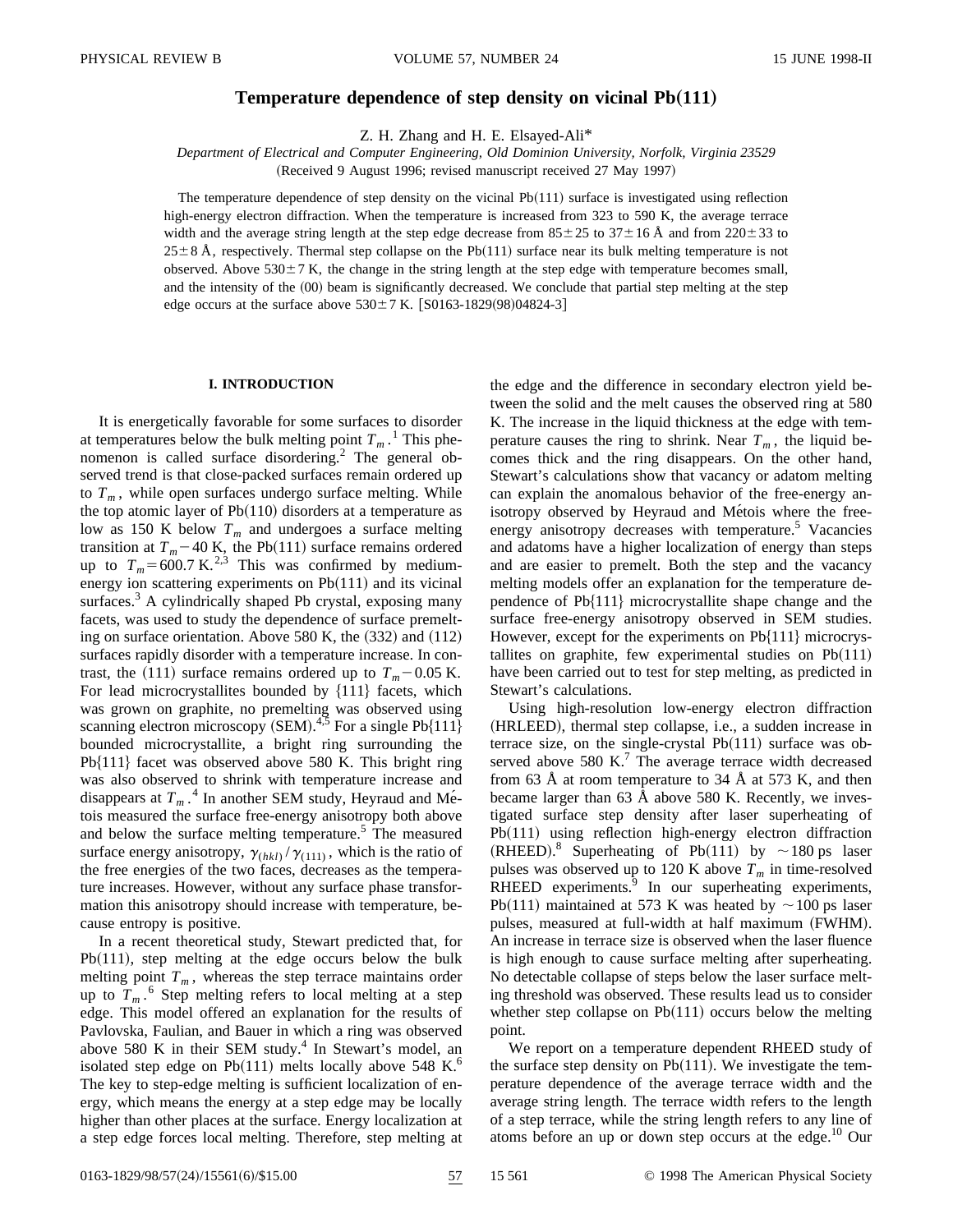measurements show that the average terrace width and string length at the step-edge decrease with temperature. We did not observe any thermal step collapse on the  $Pb(111)$  surface up to the highest temperature studied, 590 K. Above 525  $\pm$  15 K, the change in the string length at the step edge with temperature becomes small. Above 530 K, we also observed that the  $(00)$  beam intensity significantly decreases, consistent with step-edge melting as suggested by the theoretical model of Stewart.<sup>6</sup>

#### **II. EXPERIMENTAL METHODS**

An ultrahigh vacuum chamber equipped with RHEED and Auger systems was used. The residual gas pressure in the chamber was less than  $7 \times 10^{-11}$  Torr. The electron beam energy for RHEED was 9 keV. A single-pass cylindrical-mirror electron energy analyzer for Auger was used to check for surface impurity. A 6.4-mm-diam, 2-mmthick  $Pb(111)$  single crystal with 99.999% purity was used. The surface was chemically polished and sputtered clean at 520 K using an argon-ion beam with 1.5–2 keV energy. After sputtering and annealing the sample at 500 K for more than 10 h, the Auger spectrum did not show any detectable impurity, and we obtained a sharp  $1\times1$  RHEED pattern of the  $Pb(111)$  surface. The temperature was measured by two thermocouples clipped onto the crystal surface. The thermocouples were calibrated to the bulk melting temperature of Pb, and the boiling point of distilled water. A temperature uncertainty of  $\pm 2$  K near the Pb melting point and  $\pm 1$  K near the boiling point of water is estimated. Temperature stability within  $\pm 0.1$  K was attained using a temperature controller. The RHEED peak intensity and the FWHM of the beam profile were measured using a charge-coupled twodimensional array detector.

#### **III. RESULTS AND DISCUSSION**

Figures  $1(a)$  and  $1(b)$  show the measured RHEED rocking curves for the  $(00)$  beam (specular beam) of the clean Pb(111)-1 $\times$ 1 surface obtained at room temperature with the electron beam incident along the  $[110]$  and  $[112]$  directions. The RHEED pattern shown in the insert of Fig.  $1(b)$  demonstrates the  $1\times1$  structure of the clean Pb(111) surface, taken with the electron beam incident along the  $|112|$  direction, at an incident angle of 3.5°, corresponding to the in-phase condition (Bragg reflection condition). In the pattern, the  $(00)$ ,  $^{111}$ , and  $^{111}$  beams are clearly seen. The *x*-*y* axis directions indicated below the pattern are the RHEED image linescan directions used for reference in later discussions of the RHEED intensity analysis of the  $(00)$  beam. The arrows show a kinematics calculation of the angles for incidences at the in-phase conditions for Pb $(111)$ . A plane distance of 2.86 Å and an inner potential of 14.9 eV were used in the calculation.<sup>11</sup> In Fig. 1(a), three peaks indicated by the letters *A*, *B*, and *C* are present. Peaks *A* and *B* correspond to the in-phase condition for  $n=2$  and 3, respectively. The experimentally observed angles of maximum reflection, 2.0° and 3.5°, are larger than the calculated angles of 1.1° and 3.1° (indicated by arrows) due to the contraction of the top layers at the surface. For calculating such contraction, dynamic calculations are necessary.<sup>12,13</sup> This contraction of the top layers



FIG. 1. RHEED rocking curves of the  $(00)$  beam for the clean  $Pb(111)-1\times1$  surface obtained at room temperature. The arrows show the calculated angles of incidence at the Bragg reflection condition for Pb $(111)$  with a bulk lattice constant of 2.86 Å.  $(a)$  The electron beam is incident along  $[110]$  direction;  $(b)$  along the [112] direction. The inset shows an RHEED pattern of the  $Pb(111)-1\times1$  structure for the electron beam incident along the [112] direction.

is given by  $3.5\pm1\%$  as obtained from dynamic calculations based on the measured *I*-*V* curves of low-energy electron diffraction.<sup>14</sup> In contrast, the angle corresponding to the maximum reflection of peak  $C$  is 4.2°, which is smaller than the calculated Bragg reflection angle of 4.6° for  $n=4$ . Therefore, we conclude that peak *C* is due to a surface resonance wave.<sup>12</sup> In Fig. 1(b), peak *B* which corresponds to the Bragg reflection for  $n=3$ , appears at 3.5° as for peak *B* in Fig. 1(a). The RHEED pattern shown in Fig.  $1(b)$  is taken at an incident angle of 3.5°, corresponding to the position of the peak *B*. In this experiment, the angle of incidence of the electron beam was set between peak *B* and *C*, corresponding to the out-of-phase condition.

The sample was heated from room temperature to near *Tm* . The angle of incidence of the electron beam was set at  $\sim$  4.1°, corresponding to the out-of-phase condition. The intensity of the  $(00)$  beam was measured at different temperatures. Figures  $2(a)$  and  $2(b)$  show the RHEED intensity profiles of the  $(00)$  beam at different temperatures with the electron beam incident along the  $[110]$  direction. The profiles are taken parallel and perpendicular to the electron beam, incident along the  $[110]$  direction. As shown in Fig. 1(b), the profiles are obtained from the RHEED image line scans through the  $(00)$  beam along the *x* and *y* directions. In Figs.  $2(a)$  and  $2(b)$ ,  $S_x$  and  $S_y$  are the components of the momentum transfer along the *x* and *y* directions, where *x* and *y* are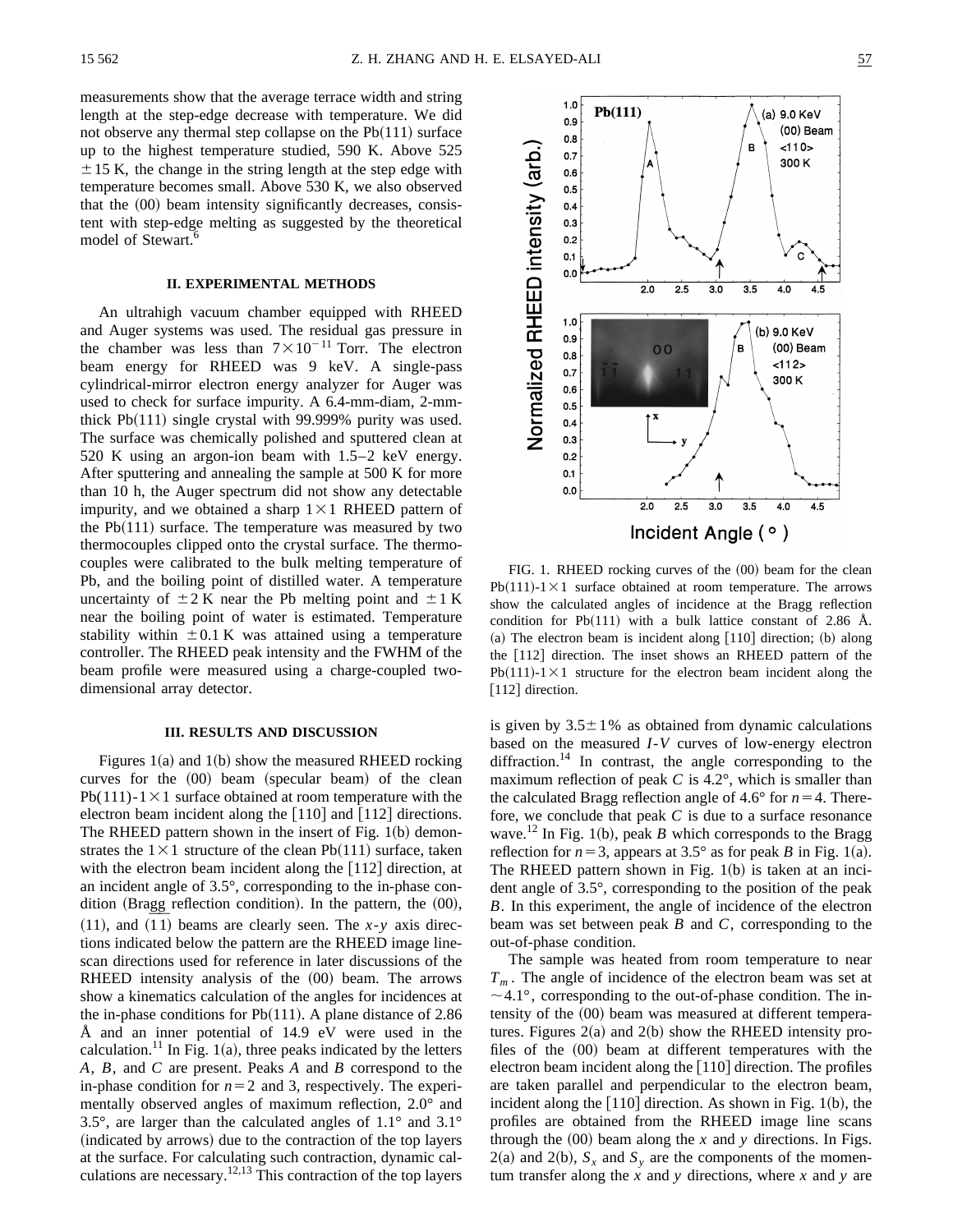100

۹Ū

80

70

(a) 9.0 KeV

 $110$ 

(00) Beam

Out-of-phase

// incident beam





FIG. 2. RHEED intensity profiles of the  $(00)$  beam incident along  $[110]$  direction at different temperatures.  $(a)$  For profiles taken parallel to the  $[110]$  direction, a split in the  $(00)$  beam producing two peaks along the  $[110]$  direction is observed. (b) Profiles taken perpendicular to the  $[110]$  direction.

parallel and perpendicular to the direction of the incident electron beam, respectively. In Fig.  $2(a)$ , a splitting in the  $(00)$  beam, producing two peaks along the  $[110]$  direction is observed. This indicates that the surface steps are vicinal and perpendicular to the electron beam incident direction, e.g., the  $[110]$  direction.<sup>10,15</sup> With temperature increase, the two split peaks decrease in intensity and disappear at 543 K, as shown in Fig.  $2(a)$ , and the  $(00)$  beam profile becomes Lorentzian. This is due to the increase in step randomness and the Debye-Waller factor by which the peak height is decreased. The intensity profiles are asymmetric in Fig.  $2(a)$ , which is due to the influence of the background intensity from the shadow edge of the pattern. In Fig.  $2(b)$ , a Lorentzian intensity profile is observed and the intensity decreases with temperature. We use the FWHM of the Lorentzian profile in Fig.  $2(b)$  to estimate the average string length on surface step edges.

The intensity profile parallel to the electron beam incident along the  $[110]$  direction was analyzed. With temperature increase, the intensity of the split peaks is reduced and the two peaks disappear at 543 K. We measured the changes in the spacing between the two split peaks. Above 543 K, the FWHM of the profile was obtained by fitting it to a Lorentzian. At 323 K, the spacing between the two split peaks is 0.246 Å<sup> $-1$ </sup>. The FWHM of the Lorentzian profile, which develops at 543 K, is 0.337  $\text{\AA}^{-1}$  and increases to 0.342  $\text{\AA}^{-1}$  at 590 K. An instrumental response of 0.172  $\AA^{-1}$  is determined from the FWHM of the  $(00)$  beam at the in-phase condition.<sup>16–18</sup> The average terrace width on Pb $(111)$  as a

FIG. 3. The terrace width as a function of temperature obtained from intensity profiles parallel to the [110] direction. (a) Terrace width obtained from the changes in the spacing between the two split peaks along the  $[110]$  direction below 543 K. (b) Terrace width obtained from the FWHM changes by fitting the  $(00)$  beam intensity above 543 K to a Lorentzian profile above 543 K. The terrace width decreases from  $85\pm25$  Å at 323 K to  $37\pm6$  Å at 590 K. The inset gives a sketch of the terrace width and the electron-beam incident direction.

function of temperature is shown in Figs.  $3(a)$  and  $3(b)$ . The insert in Fig.  $3(a)$  shows a sketch of the terrace width and the electron beam incident direction. Figures  $3(a)$  and  $3(b)$  are obtained from the measured spacing between the two splitting peaks and the FWHM of the Lorentzian profile. The terrace width decreases from  $85 \pm 25$  Å at 323 K to 37  $\pm$  6 Å at 590 K. We did not observe any collapse of steps up to 590 K. Dynamic effects do not in general cause the splitting of the peak.<sup>19</sup> The two split peaks due to the vicinal steps can be explained well by the kinematic theory.<sup>10,15</sup> Therefore, we believe that the results in Fig. 3 can be completely attributed to the change in the terrace width. The change in the terrace width for a vicinal stepped surface with temperature, particularly, below 460 K is due to either facet formation<sup>4,20</sup> or meandering at step edges.<sup>10</sup> Meandering refers to a turning or winding of the step kinks at the edge increasing step edge roughness. In our case, the vicinal stepped surface does not undergo faceting at low  $temperatures, <sup>4,20</sup>$  which causes the change in the average step terrace width. As discussed later, we observed the occurrence of such meandering with increasing temperature. Therefore, we believe that meandering at step edges causes the terraces to become narrower on the average but the step density stays constant.

The RHEED intensity profile taken perpendicular to the electron-beam direction, which was incident along the  $[110]$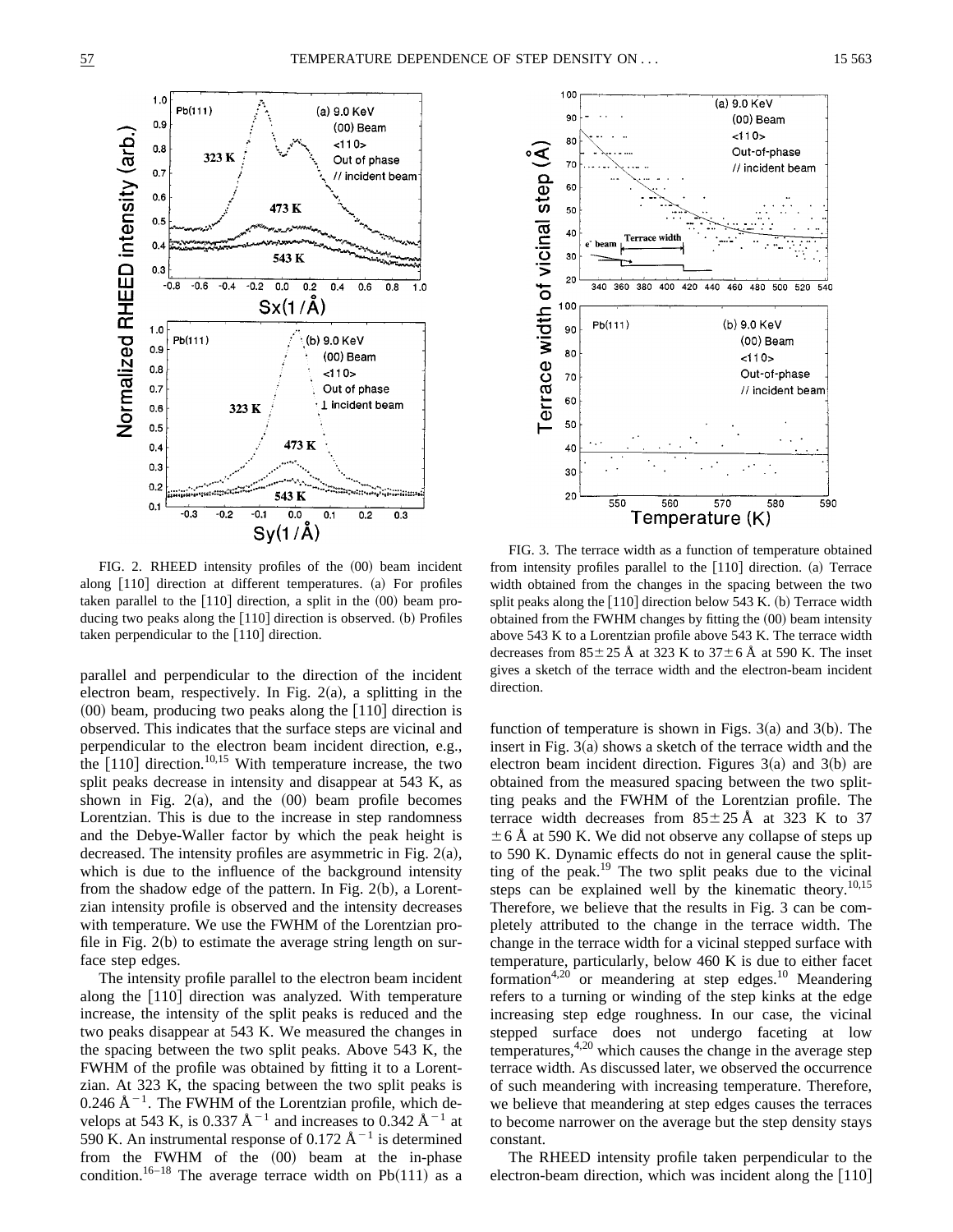

FIG. 4. The average string length at the step edge as a function of temperature obtained from the  $(00)$  beam diffraction intensity profiles perpendicular to the  $[110]$  direction by fitting to a Lorentzian. (a)  $323 K-480 K$ . (b)  $480 K-590 K$ . The average string length decreases from  $220 \pm 33$  Å at 323 K to  $25 \pm 5$  Å at 590 K. The inset gives a sketch of the string length and the electron-beam incident direction.

direction of the crystal, was also analyzed. Fitting that intensity to a Lorentzian, the FWHM of the  $(00)$  profile changes from 0.143 Å<sup>-1</sup> at 323 K to 0.365 Å<sup>-1</sup> at 590 K. The average string length at the step edge is shown in Figs.  $4(a)$  and  $4(b)$  as a function of temperature, and is observed to decrease from  $220 \pm 33$  Å at 323 K to  $25 \pm 5$  Å at 590 K. The insert shows a sketch of a string length and the electron beam incident direction. In Fig.  $4(a)$ , the rate of decrease in the string length is faster near 410 K as evident from the slope change of the line fit, which shows an accelerated increase in surface step roughness. In Fig.  $4(b)$ , we observe that the rate of change of the average string length decreases above 540 K, indicating that the increase in step-edge roughening is suppressed at the higher temperatures. Also, from Figs.  $4(a)$  and  $4(b)$  we observed that the rate of change of the average string length decreases near 480 K. Meanwhile, above 540 K the step terrace width in Fig.  $3(b)$  does not significantly decrease. This analysis is based on the kinematic theory. In order to rule out dynamic effects, the  $(00)$  spot intensity profile perpendicular to the electron beam which was incident along the  $[112]$  direction of the crystal was also analyzed. Dynamic effects are dependent on the azimuthal direction of the electron beam relative to the surface since these effects result from multiple interactions of all diffracted beams.<sup>19</sup> When the electron beam is incident along the  $[112]$  direction, when the electron beam is included along the  $[112]$  uncertainty the RHEED pattern, in Fig. 1(b), shows the  $(00)$ ,  $(11)$ ,  $(\overline{11})$ , and high-order streaks. When the electron beam is incident along the  $[110]$  direction, the pattern shows the  $(00)$ ,  $(10)$ ,



FIG. 5. The average string length at the step edge as a function of temperature obtained from the  $(00)$  beam diffraction intensity profiles perpendicular to the  $[112]$  direction by fitting to a Lorentzian. The average string length decreases from  $340 \pm 51$  Å at 323 K to  $100\pm20$  Å at 570 K. The inset gives a sketch of the string length and the electron-beam incident direction.

 $(10)$ , and higher-order streaks. If the observed change in the FWHM of the specular beam with temperature is due to dynamic effects, then these changes will depend on the direction of the incident electron beam. However, we observe that the temperature dependence of the average string length is about the same for the different electron beam directions. For example, the measured average string length at the step edge as a function of temperature measured with the electron beam incident along the  $[112]$  direction is observed to decrease from  $340 \pm 51$  Å at 323 K to  $100 \pm 20$  Å at 570 K as shown in Fig. 5. This measured average string length of 340 Å at 323 K is larger than that in Fig.  $4(a)$  which was obtained when the electron beam was incident along the  $[110]$  direction. This difference in the absolute value can be explained by considering that when the electron beam is incident along the  $[112]$  direction, the angle between the electron beam and the step edge is 60° compared to 90° when the electron beam is incident along the  $[110]$  direction, as shown in the inserts in Figs.  $4(a)$  and 5. Therefore, the measured average string length appears larger for the  $[112]$  direction. In Fig. 5, as the surface is heated, the rate of decrease in the average string length is increased near 410 and 450 K, then is reduced above  $\sim$  500 K. These measured slope changes are in a good agreement with those in Fig. 4, within the experimental error. The measured average temperature for obtaining the reduced slope is  $\sim$  525 $\pm$ 15 K. This agreement in the temperature dependence of the FWHM of the specular beam regardless of the electron-beam direction of incidence indicates that dynamic effects do not affect our measurement of the temperature dependence of the string length. The observed reduced slope above  $\sim$  500 K indicates that temperature-induced step-edge roughening is suppressed.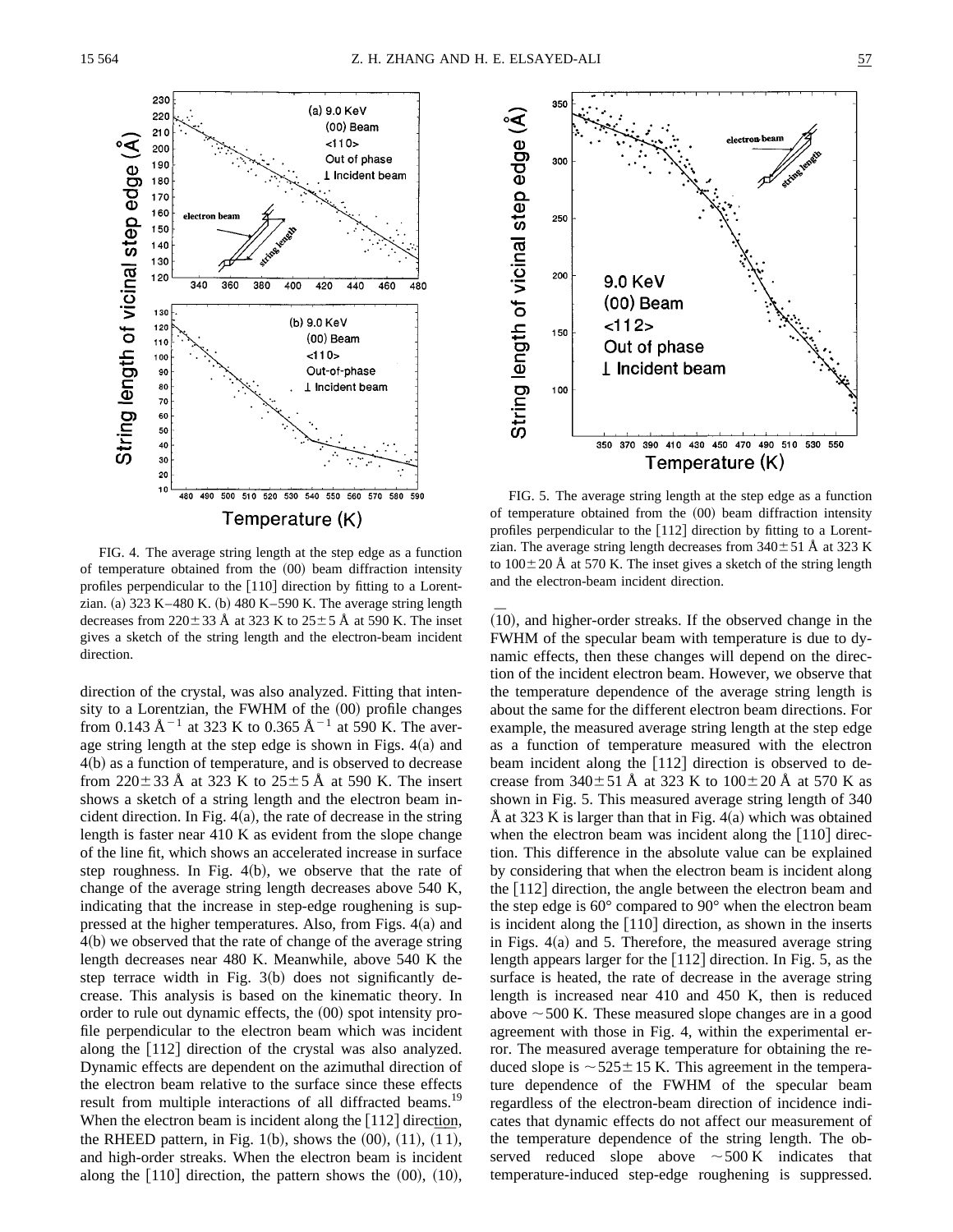The change in the measured terrace width due to the stepedge roughening, meandering, is also suppressed above 540 K with temperature increase, as shown in Fig. 3. This leads us to conclude that partial melting occurs at the step edge while the terrace remains ordered, which causes the reduced slope above  $530\pm7$  K. In the RHEED pattern taken at 523 Slope above  $330 \pm 7$  K. In the KHEED pattern taken at  $323$ <br>K, the (11) and (11) beams became weaker and the (10) and  $\overline{A}$ , the (11) and (11) beams became weaker and the (10) and (10) beams disappeared. At 590 K, we still observe a weak  $(00)$  beam in the RHEED pattern. This is well in agreement with Stewart's theoretical calculations which indicated that, above 548 K, an isolated Pb step melts locally with a certain liquid thickness.<sup>6</sup> Our results also confirm that the observed bright ring above 580 K in the experiment of Pavlovska, Faulian, and Bauer is due to melting at step edges.<sup>4</sup> Moreover, in the experiments of Plius and co-workers, $3$  premelting was not observed. However, from the measured ion backscattering energy spectra for  $Pb(111)$ , an increased number of visible atoms per row above 520 K showed a small deviation from the simulation of the data, which was obtained from the ordered surface. This is probably a result of step-edge melting. Ion scattering is not sensitive to step melting. Diffraction in the out-of-phase condition, as was set in our experiment, is more sensitive to probe the disorder at surface steps.

From Figs. 3, and 4, the measured average terrace width and string length at the step edge do not show a sudden collapse of step density up to 590 K, both the average terrace width and average string length gradually decrease with temperature up to 590 K. In our experiment, we checked repeatedly the uncertainty of the temperature measurement and determined a maximum error of  $\pm 2$  K. Bilalbegović, Ercolessi, and Tosatti performed molecular dynamics (MD) simulations of vicinal surfaces of  $Pb(111)$ .<sup>20</sup> The simulation cells were approximately 100 Å long in the direction perpendicular to the steps, and four atoms wide parallel to the steps. At room temperature, the vicinal surface of  $Pb(111)$  is a monatomic stepped surface. At T=0.97  $T_m$ ,  $\sim$  583 K, the vicinal surface of  $Pb(111)$  demonstrates clearly the occurrence of a facet with a flat, crystalline  $(111)$  surface, and a tilted, melted surface. Facets with five monatomic steps height and a variety of orientations, which are between 18° and 27° away from the  $(111)$  orientation produce a large step terrace. The broadening terrace width is approximately 1.67 times the terrace width of a monatomic step at room temperature, indicating a step collapse. In our experiment, we did not observe such step collapse below 590 K; however, by using laser heating we observed a sudden collapse of steps after laser melting.<sup>8</sup> This suggests that the temperature for facet formation in our experiments should be higher than 590 K. The theoretically estimated temperature, 583 K in MD simulations, seems to be small.<sup>20</sup> In HRLEED experiments, a sudden collapse of steps above 580 K was observed.<sup>7</sup> Our results cannot be compared directly with the previous HRLEED results due to the different surface morphology. The surface steps at room temperature in HRLEED experiments show randomness in its terrace width or distribution with monatomic height since nonsplitting LEED peaks were observed.<sup>7</sup> This differs from the vicinal surfaces without randomness in the terrace width observed in our experiments and in the MD simulation.20

Figure  $6(a)$  and  $6(b)$  show the peak intensity changes in



Temperature (K)

FIG. 6. Peak intensity changes for the  $(00)$  beam with temperature at the in-phase condition. The electron beam is incident along the  $[110]$  and  $[112]$  direction with an angle of incidence of 3.5°. The obtained Debye temperature is  $51 \pm 5$  and  $56 \pm 5$  K, respectively.

the  $(00)$  beam with temperature at the in-phase condition taken with the electron beam incident along the  $[110]$  and [112] directions. The electron beam angle of incidence was 3.5°. Figures  $6(a)$  and  $6(b)$  show the same changes in the intensity. Below 390 K, the intensity changes linearly with temperature. The Debye-Waller factor is obtained from a least-square fit to these curves between 323 and 390 K. The calculated Debye temperature is  $54\pm 5$  K. This is the average of the two measured Debye temperatures of  $51\pm4$  and 56  $\pm$  4 K from both curves, which show agreement with the previously measured value of  $61 \pm 7$  K.<sup>9</sup> Both diffraction intensities decrease between 370 and 530 K and deviate gradually from the Debye-Waller dependence, indicating that surface atomic vibrations might become anharmonic. Above 530 K, the intensities decrease dramatically and deviate from the solid line fit. This indicates that surface atomic vibrations might become more anharmonic.

Based on kinematic diffraction, we conclude that these FWHM changes in the RHEED profiles are completely due to changes in the average terrace width and string length, not vacancies.<sup>8,10,15,21</sup> Without taking into account the instrumental broadening, the RHEED intensity profile from a twodimensional monatomic stepped surface has a sharp peak, due to the flat surface, and a diffuse intensity in the shape of a Lorentzian function with FWHM depending on step density.<sup>10,15</sup> For a vicinal stepped surface, the diffuse intensity is more complicated and gives a splitting shape.<sup>15</sup> If the surface is two-dimensional containing only vacancies, an increase in vacancy density increases the background intensity